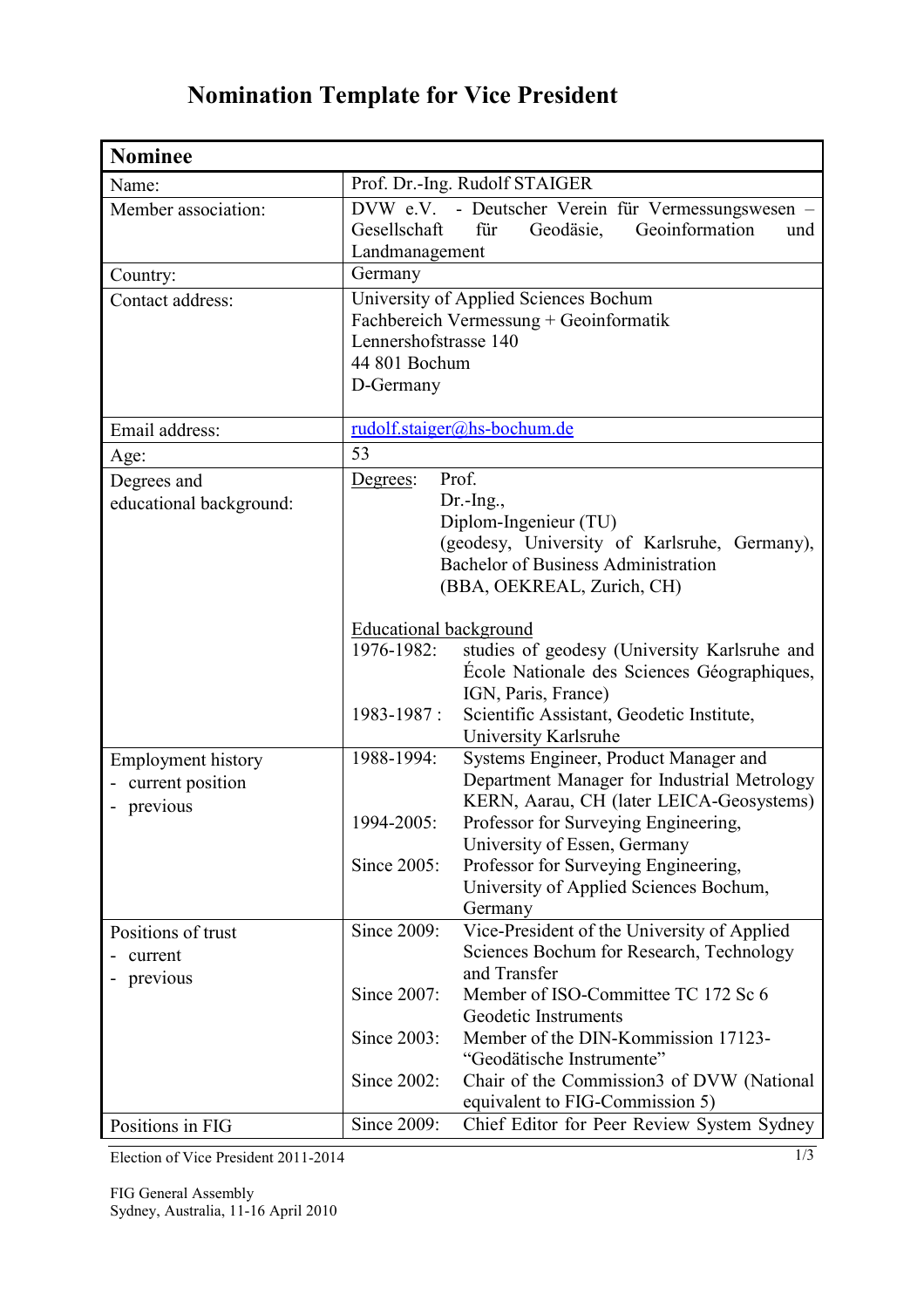## **Nomination Template for Vice President**

| current                                                             | 2010-Congress                                                                                                                                                                                                                                                                                                                                                                                                                                                                                                                                                                                                                    |
|---------------------------------------------------------------------|----------------------------------------------------------------------------------------------------------------------------------------------------------------------------------------------------------------------------------------------------------------------------------------------------------------------------------------------------------------------------------------------------------------------------------------------------------------------------------------------------------------------------------------------------------------------------------------------------------------------------------|
| previous                                                            | Chair of Commission 5<br>Since 2007:                                                                                                                                                                                                                                                                                                                                                                                                                                                                                                                                                                                             |
|                                                                     | 2003-2006:<br>Chair of the working group 5.1                                                                                                                                                                                                                                                                                                                                                                                                                                                                                                                                                                                     |
| Other activities in FIG                                             | Since 2002:<br>National Delegate for Commission 5                                                                                                                                                                                                                                                                                                                                                                                                                                                                                                                                                                                |
| Field of surveying discipline                                       | Surveying Instruments, Calibration, Geodetic Metrology,<br>Close Range Coordinate Measurements, Terrestrial Laser<br>Scanning                                                                                                                                                                                                                                                                                                                                                                                                                                                                                                    |
| <b>Nominees statement</b>                                           |                                                                                                                                                                                                                                                                                                                                                                                                                                                                                                                                                                                                                                  |
| Why I want to be Vice<br>President                                  | FIG is the only organization which is representing surveying<br>as a profession worldwide. In the times of "globalization" this<br>role of representing our profession is extremely important.<br>Therefore FIG needs a professional, experienced and active<br>Council in order to fulfill the mentioned task.                                                                                                                                                                                                                                                                                                                  |
| What I can offer to FIG in<br>support of its aims and<br>objectives | I' am active in FIG since almost 10 years. As Chair of one of<br>the technical Commissions and as Chief Editor of the Peer<br>Review for Sydney 2010 I know our organization very well.<br>Additionally I offer strong experience<br>in academic teaching & research (14 years)<br>in industrial work (6 years with a leading manufacturer of<br>surveying equipment)<br>in organizing events like Seminars (f. e. Terrestrial Laser<br>$\qquad \qquad \blacksquare$<br>Scanning)<br>in bringing young people into our profession<br>with my very successful Commission-work in FIG<br>with my broad knowledge of our profession |
| My key skills                                                       | German (native language)<br>Languages:<br>French (Fluent)<br>English (very good)<br>Experience of work in NGOs (like DVW, ISO, etc.)<br>Experience of Leadership from public<br>and<br>private<br>employment.<br>Ability to listen and to find a compromise.                                                                                                                                                                                                                                                                                                                                                                     |
| Any other general comments                                          |                                                                                                                                                                                                                                                                                                                                                                                                                                                                                                                                                                                                                                  |

| <b>Nominator</b> |                                                                                                       |
|------------------|-------------------------------------------------------------------------------------------------------|
|                  | Name of member association   DVW – German Society for Geodesy, Geo-Information and<br>Land Management |

Election of Vice President 2011-2014